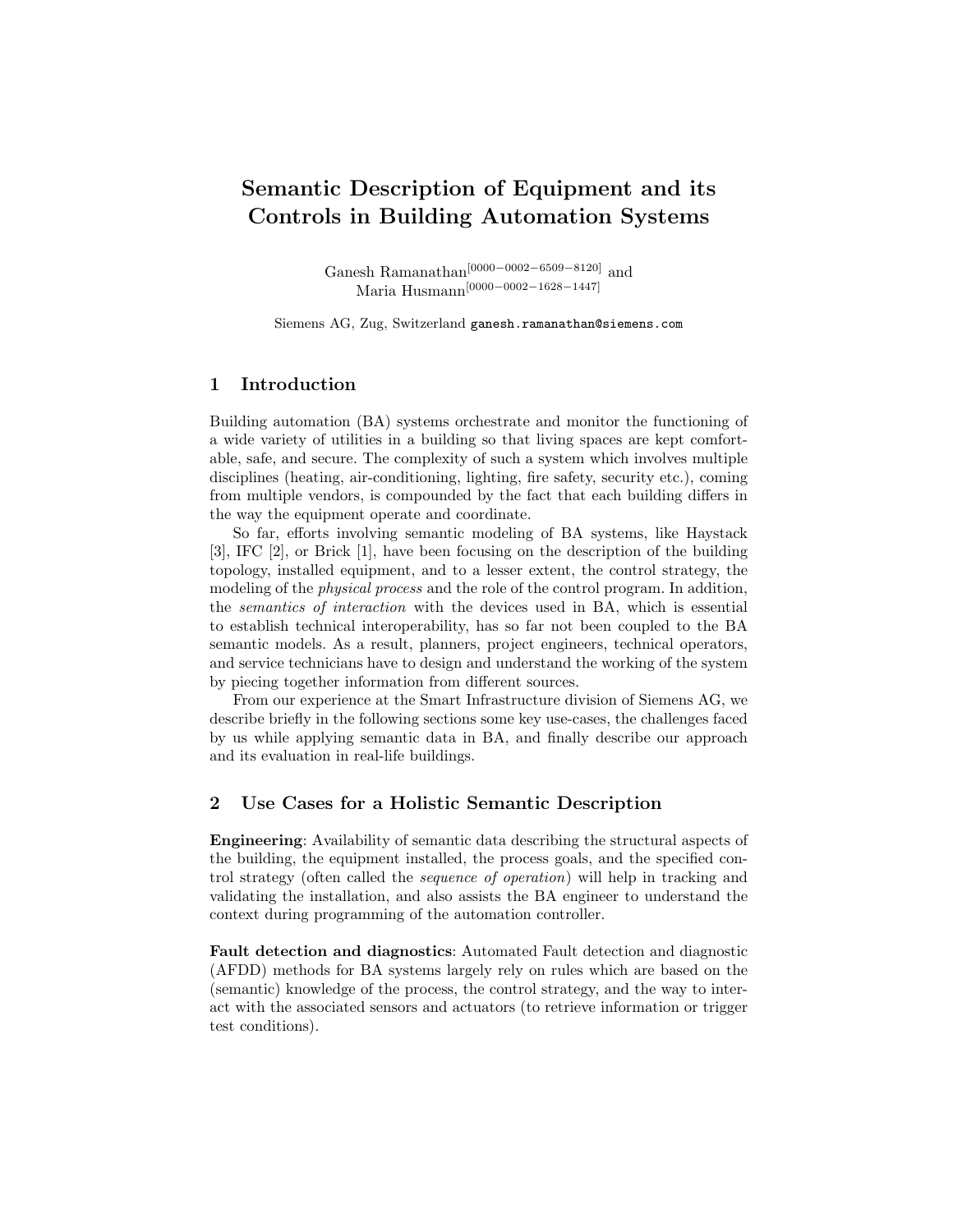2 G. Ramanathan et al.

Process optimization: Apart from understanding the functioning of an equipment on its own, the coordination and dependencies at system level is also important to ensure efficient operation, and this often requires exchange of knowledge between sub-systems.

### 3 Challenges

We have pointed out the need to describe the equipment, processes, and controls in a comprehensive manner so that they weave seamlessly into our engineering process. When we started with the analysis to create such knowledge base in building automation domain, we encountered the following constraints:

- The engineering of BA systems is divided both horizontally in layers of field, automation, and management, and vertically amongst the disciplines. Engineering in each of these aspects is carried out by diverse set of vendors, tools, and information models.
- Though control programs are machine-readable artifacts, they do not express their role in achieving the process goals. Such programs need to be augmented with semantic description of their role in the system.
- Openly available ontologies only partially cover the concepts required to describe a real-life building. Also, combining multiple such ontologies requires hand-crafted bridging and this is cumbersome to maintain as the ontologies evolve.
- Our knowledge consumers, both human and artificial agents, require different levels of abstractions for their operation. Consumers such as those at enterprise-level operate with abstract discipline-independent terms, whereas planning agents need to understand the functional features, while control agents require the implementation details of the features and need to interact with the devices.
- Existing BA (and IoT) ontologies are restricted to describing the presence of a field device (like sensor or actuator) and do not address the need to describe how to interact with such devices (which is essential for applications such as AFDD).

## 4 Approach

Considering the challenges listed above, we decided to create proprietary ontologies. We realized that this would incur a trade-off between achieving higher semantic richness within our products and a lack of wider interoperability in multi-vendor scenario. So, as a middle-path, we adopted the following approach:

– We structured our proprietary ontologies in three layers (see Fig 1), such that the upper two layers of domain- and discipline-specific terms were designed in a manner that they either included or bridged to some of the openly available ontologies.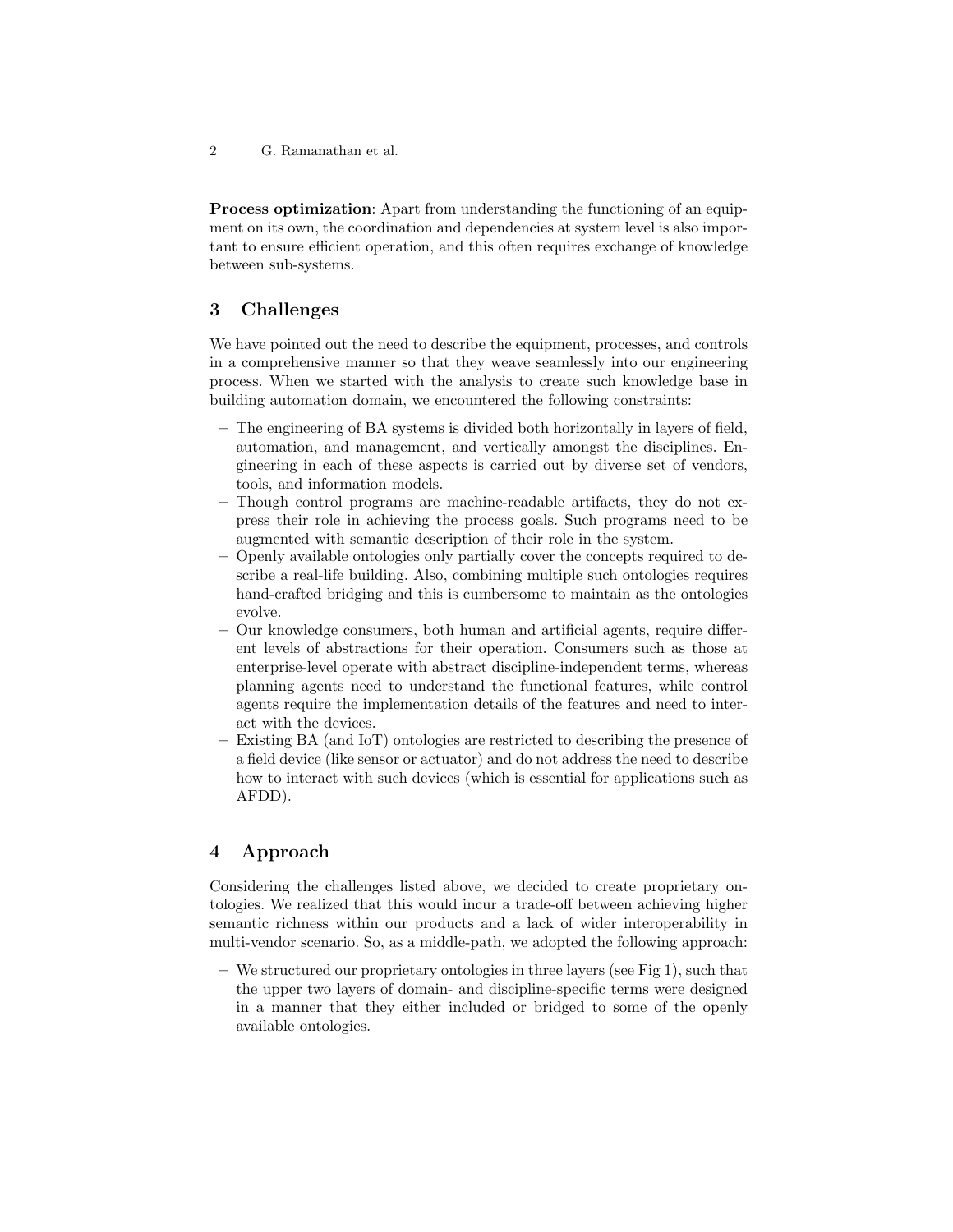- The discipline- and product-specific ontologies resulted in natural vertical specializations since in the multi-disciplinary domain of BA, expertise is often divided on these lines (for e.g. HVAC, fire-safety, security, etc.)
- The usability of abstract terms was rather low for artificial agents (like AFDD) which needed to understand specific control and equipment configuration. Thus, the product- or system-specific ontologies provided these specialized concepts while relating to concepts in the upper two layers. The product-specific ontologies were meant to provide more flexible evolution.
- Integration of our ontologies in our engineering tools enabled bottom-up specification and extraction of knowledge from workflows where the control and construction aspects are inherently coupled. For example engineering tool meant for room HVAC control could refer to concepts such as room and room segment from the location ontology whereas the tool meant for lighting controls could define a collection of such room segments as a lighting zone. As a result, a consumer relying on abstract discipline-specific terms could still understand that the room segments had lighting function associated to it.
- The discipline-specific ontology included description of processes like heating, ventilation, lighting, etc. and allowed linking the description of control strategies to the process goals. For example, a cascade control loop could be linked to its role in heat generation process.
- Things like sensors, actuators, and controllers need to be integrated as firstclass citizens in the semantic description so that agents can discover and interact with them. We achieved this by using the Web of Things semantic Thing Descriptions (TD) [4] in way that terms in all three layers could be linked to TDs.

### 5 Evaluation

The feature of the upper-most domain-wide ontology helped foster re-usability while the discipline-specific verticals enabled experts to formulate their concepts more precisely.

We used our ontology suite to help our engineering tools generate knowledge graphs for five real-life buildings and evaluated its effect on our use-cases. The